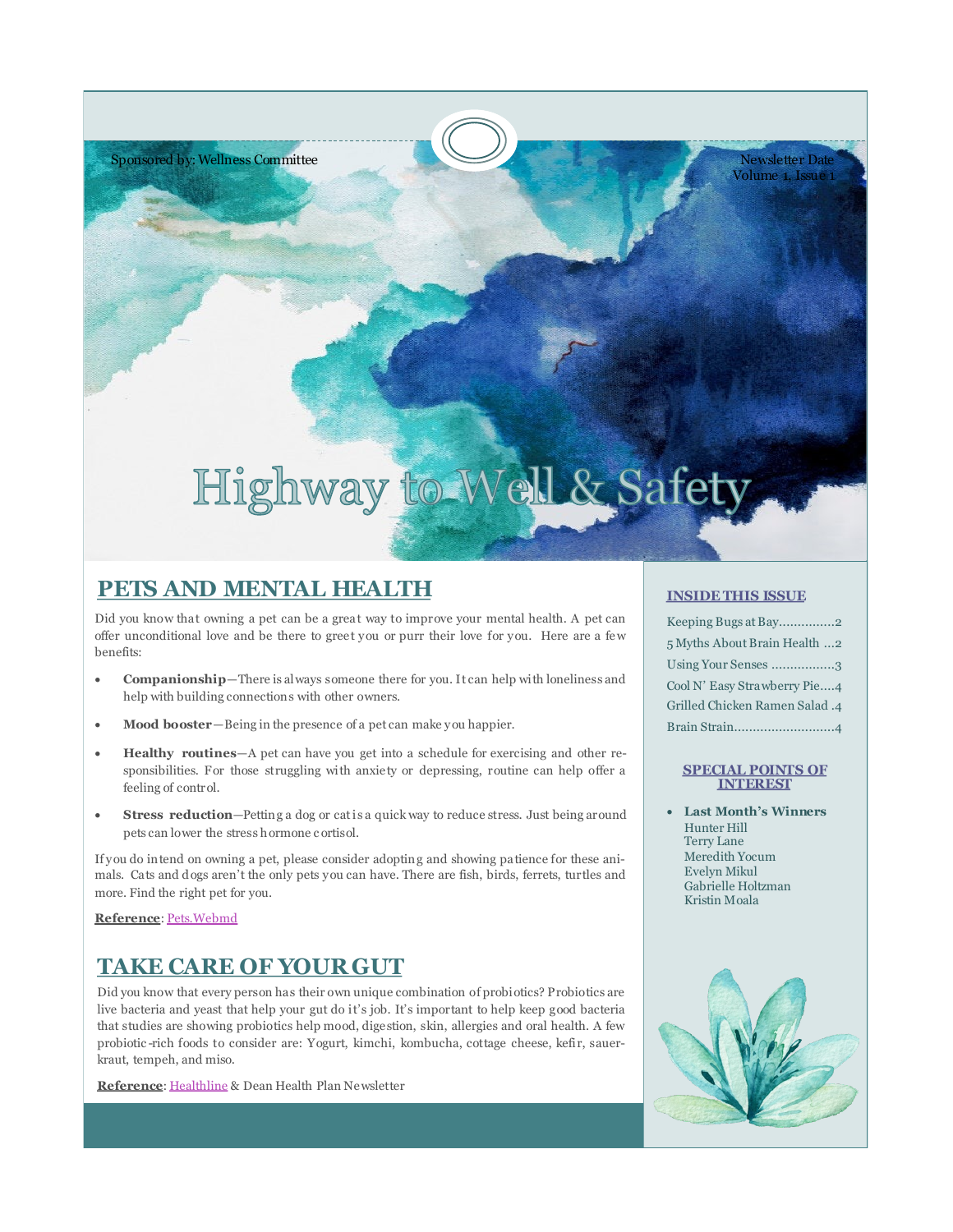### **OUTDOOR EXERCISE SAFETY TIPS**

Experts r ecom mend at least 150 minutes of moderate a erobic activity each week . Working out o utside can boost mood and concentration. Keep in mind thes e tips:

- **Avoid the hottest part of the day.** Workout before 10am and after 3pm .
- **Wear light-colored cloth**ing. Dark colors absorb heat, while light colors reflect the sun.
- **Apply s unscreen.** O pt for 30° SPF or more. Reapply every two hours.
- **Stay hydrat ed w ith w ater.**  Drink water before you step out and sip ever 15 minutes during workout; whether you'r e thirsty or not.
- **Replenis h yo ur electro**lytes. Consider obtaining your el ectrolytes through r eal food like chia seeds, kale, coconut, or fruits/v egetables . Do your best to stay away from sports drinks.
- Listen to your body. If you'r e feeling dizzy, faint or nauseo us, stop exercising a nd give your body a br eak. Opt to sit under shade a nd drink some water.

If you are someo ne who is not used to outdoor workouts , take a gradual pace.



# **KEEPING BUGS AT BAY**

Stay away from pesticides and use these plants to keep the bugs away.

- **Mint**—Spiders, ants, flies, fleas and mosquitoes dislike the scent of mint. So, peppermint essential oil is an excellent resource to have handy. Suggestion: Add 10 drops of peppermint, thyme, and rosemary essential oils to a water-filled spray bottle, then spritz around your garden and outdoor seating area.
- **Lavender**—Great for repelling mosquitoes and other insects. For some reason the scent is unpleasant.
- **Sage**—This herb may repel some beetles, fleas, and flies. Studies are also showing that potted sage nearby could give protection against mosquitoes.
- **Catnip**—This essential oil can chase away house flies and mosquitoes. Plant a few in the garden.

### **Reference**:

Prevention Magazine. June 2021 Issue. Pg. 8



*" As we express our gratitude, we must never forget that the highest appreciation is not the utter words, but to live by them."*



### **5 MYTHS ABOUT BRAIN HEALTH**

Let us discuss our strongest muscle, the brain. There's many misunderstandings and Prevention Magazine wants to help clarify.

Myth 1: If your memory is bad, too bad. There are ways to sharpen your memory. Crossword puzzles are a good way to get the brain cells going. Challenging hobbies like learning a language and increased physical activity can also help. A big reason why some can't remember is because of distraction. Suggestion: Try the Look, Snap, Connect. Focus on your five senses. Taken a mental picture of what you need to remember and connect ti to a story or a meaningful detail/word.

**Myth 2: Gingkgo biloba can boost your brainpower.** Currently, there is no evidence that backs this up. However, nutrition d oes play a role in brain health. Focus on whole foods. A Mediterranean diet which contains fish, veggies, fruit, whole grains and healthy fats like nuts and olive oils appears to delay cognitive impairment.

**Myth 3: Some people's brains function just fine on four hours of sleep.** You may feel ok, but that doesn't mean that others will. Adults should be getting 7 hours of sleep. Sleep time is not just a time to rest. Your brain is actually creating memories, consolidating old ones, and good amount sleep helps you remember better.

**Myth 4: Dementia is inevitable—especially if it's in your family.** Aging alone doesn't cause it. Studies show that lifestyle habits like staying active, eating healthy, and maintain social connections can reduce the risk. There are studies that show that 40% of dementia cases are traced to risk factors like alcohol use, social isolation, physical inactivity, and high blood pressure.

**Myth 5: Dementia is an equal opportunity problem.** This is incorrect. Race, gender, and access to health care means that dementia doesn't affect everyone equally. Social and environmental disparities can play significant roles as well. Hispanic Black Americans are 1.5-1.9 times as likely to have dementia as opposed to non-Hispanic white Americans.

Reference: Prevention Magazine. June 2021 Issue. Pages 48-51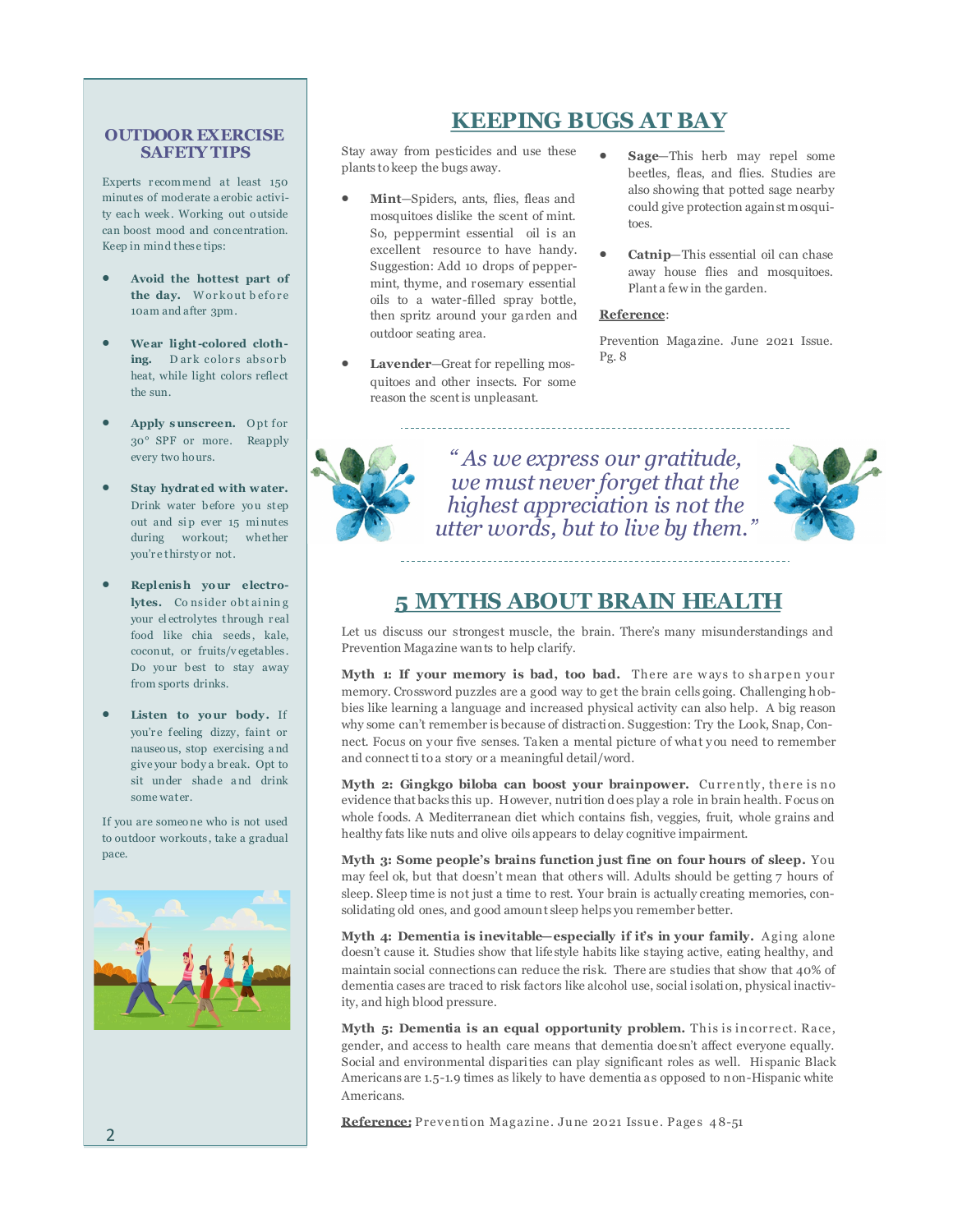### **USING YOUR SENSES**

Take time to stop and smell the roses. Paying attention to senses helps a person become mindful and present with an experience. You're experiencing a moment, what are the colors you see, the smells enveloping you, or the sounds surrounding you. Experience the world in a different way by paying attention to these:

- Vision: light exposure stabilizes the circadian rhythm that leads to better sleep. Colors can have an energizing or calming effect.
- **Hearing:** Communication is good for your mental health. Music can do wonders for your mood and white noise can calm the nervous system and help induce sleep.
- **Smell:** This sense will take you back to your child hood. Certain smells can trigger mouth watering senses or improve senses.
- **Taste**: Good way to include variety in your day and eating out can create links with others.
- Touch: Direct way to connect with family, friends and the environment.
- **Balance**: Practices like yoga, tai chi and qigong have great strengthening effect and helps with balance. That's because these practices require mindful control over your body.
- **Proprioception:** This is the sense of movement and position of the body together with balance. This is important to being able to interact with the environment.
- **Temperature:** Exposing your body to cold can reduce the stress hormone and increase metabolism. Exposing it to hot can induce general feelings of well-being.

Here are a few great opportunities you can take to indulge in your senses.

- Seek out scent.
- Take a cold shower.
- Embrace inclement weather.
- Try qigong.
- Treat your taste buds to novelty.
- go off the beaten track.
- Self-massage.
- Go foraging.
- Just gaze.
- Create your own sensory journey at home.

#### **Reference**:

Breathe: Mental Health Magazine. Pages 10-13



### **CORE VALUES**

Without thi nking to o m uch, grab a sheet of paper and write your response to the three following questio ns:

- 1. What do you have/want to have that's important to yo u?
- 2. What do you want to do?
- 3. Who do you want to be?

Look over yo ur respo ns es and see if there are any core values that recur. Exam ples of core values are:

- Adventure
- Balance
- Creativity
- Determi nation
- Faith
- Growth
- Happiness
- Influence
- Knowledge
- Leadership
- Optimism
- Peace
- Reputation
- Spirituality
- Wisdom

To help s teer your focus o n accom plishing these core values, put them at the forefront to your mind. Make decisions and s et goals that can help align you to focus more on what you want your life to be.

### **Reference**:

Breath. Mental Health Issue.

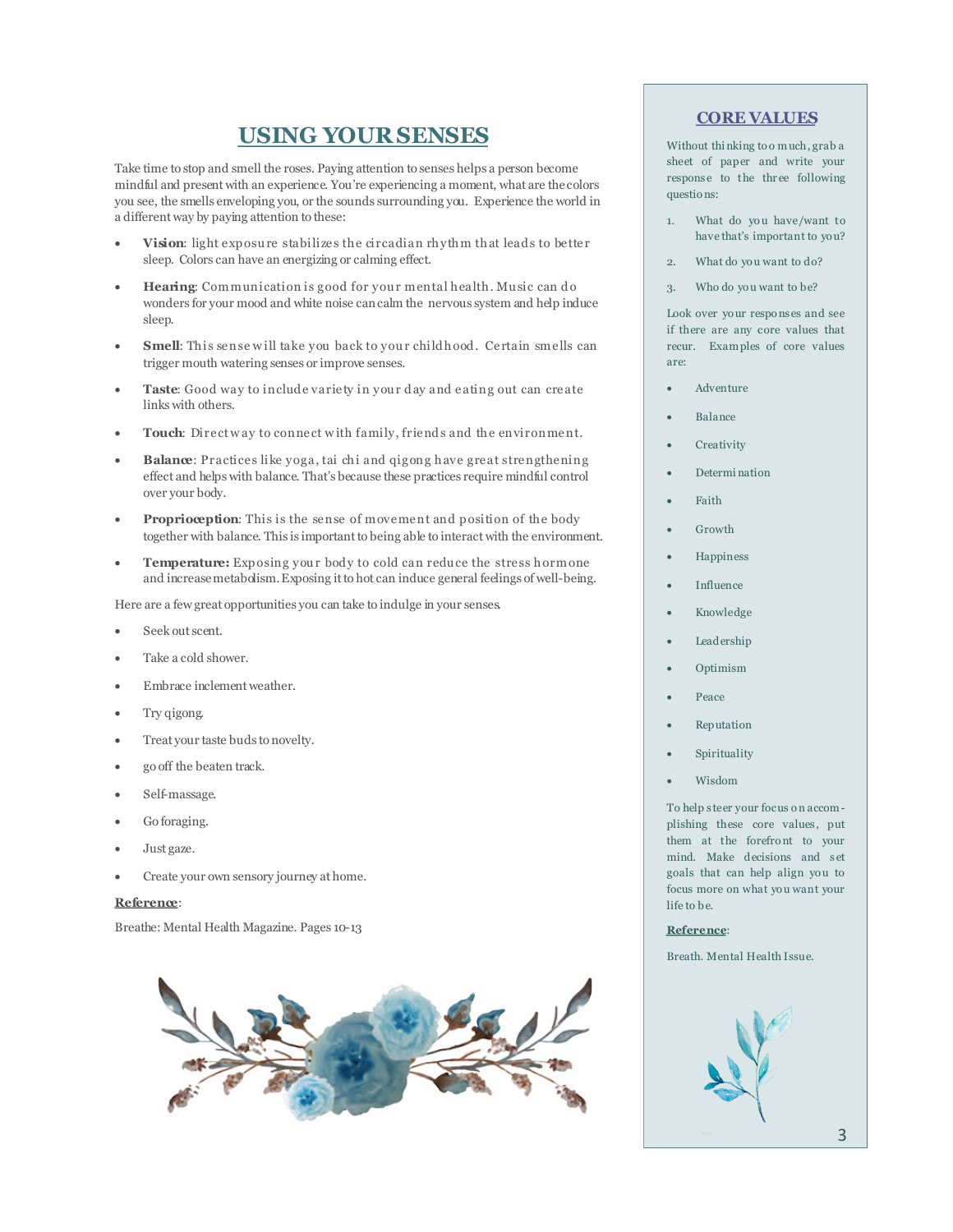# **COOL 'N EASY STRAWBERRY PIE**

### **Ingredients:**

- 2 cups fresh strawberries, divided
- 2/3 cup boiling water
- 1 pkg. (3 oz.) JELL-O Strawberry flavor Gelatin
- Ice cubes
- 1/2 cup cold water
- 1 tub (8 oz.) COOL WHIP LITE Whipped Topping, thawed
- 1 ready-to-use reduced-fat graham cracker crumb crust (6oz.)

### **Instructions:**

- 1. Since 1 cup strawberries; refrigerate for later use. Chop remaining strawberries; set aside.
- 2. Add boiling water to gelatin mix; stir 2 min. until completely dissolved. Add enough ice to cold water to measure 1 cup. Add to gelatin; stir until slightly thickened.
- 3. Whisk in COOL WHIP. Stir in chopped strawberries. Refrigerate 20-30 min. or until mixture is very thick and will mound. Spoon into crust.
- 4. Refrigerate 6 hours or until firm. Top with sliced berries just before serving.

### [The recipe](https://www.myfoodandfamily.com/recipe/053372/cool-n-easy-strawberry-pie)



# **GRILLED CHICKEN RAMEN SALAD**

### **Ingredients:**

- 2 tbsp. canola oil
- 2 packages (3 oz. each) ramen noodles, crumbled
- 2/3 cup canola oil
- 2 tsp. sesame oil
- $\bullet$  1/3 cup seasoned rice vinegar
- $\bullet$  1 tbsp. sugar
- 2 tbsp. Reduced-sodium soy sauce
- $\bullet$  11/2 lbs. boneless skinless chicken breast halves
- $\bullet$  1/2 tsp. pepper
- $1/4$  tsp. salt
- 1 package (14 oz.) coleslaw mix
- $\bullet$  1/2 cup minced fresh cilantro
- 3 cups fresh snow peas, thinly sliced lengthwise
- 2 cups shredded carrots
- 4 cups torn mixed salad greens
- 3 thinly sliced green onions
- 1/3 cup crumbled cooked bacon, optional

### **Instructions:**

- 1. In a large saucepan, heat oil over medium-low heat. Add ramen noodles; cook and stir until toasted, 5-8 minutes. Remove from pan; set aside.
- 2. In a small bowl, whisk oils, vinegar, sugar and soy sauce until blended; set aside.
- 3. Sprinkle chicken with pepper and salt. Place chicken on a lightly oiled grill rack. Grill, covered, over medium heat or broil 4-5 in. from heat until a thermometer reads 165°, 8-10 minutes on each side. Cool slightly and chop into 1/2 in. pieces.
- 4. In a large bowl, combine coleslaw mix and cilantro. Layer coleslaw mixture, peas, chicken, carrots, salad greens, noodles and green onions in an 8-10 qt. dish. Sprinkle with bacon; serve with vinaigrette.



### [The Recipe](https://www.tasteofhome.com/recipes/grilled-chicken-ramen-salad/)